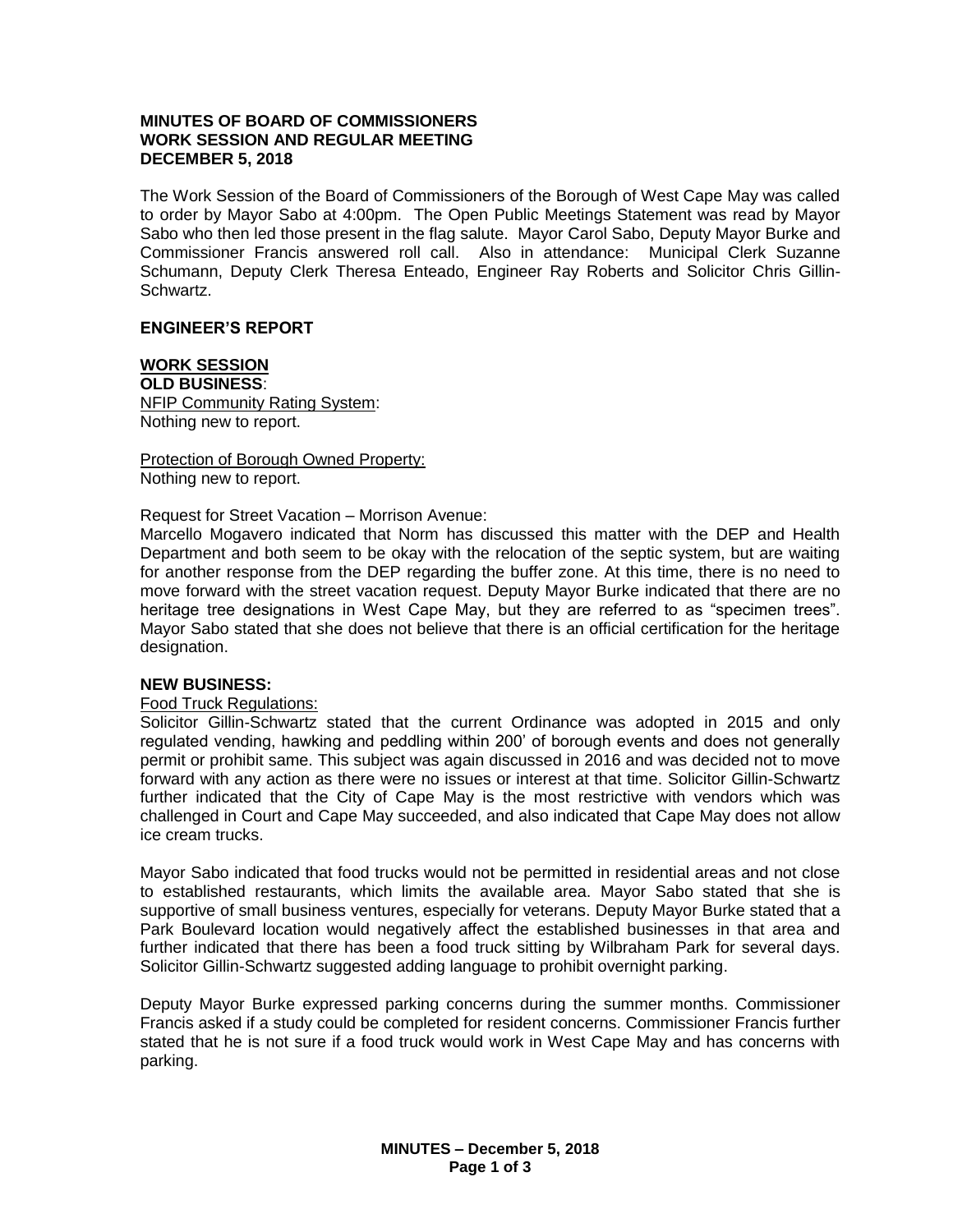Solicitor Gillin-Schwartz indicated that a vendor with a state license cannot be turned down, but can be regulated as to "where" they can set up. Solicitor Gillin-Schwartz further indicated that the Borough could adopt regulations to only allow licenses to be issued to individuals with a state license, similar to what Cape May has done.

Solicitor Gillin-Schwartz will prepare proposed language for discussion at the next meeting.

Doug Carnes, 133 Myrtle Avenue, asked if food trucks could be parked in municipal owned lots and indicated that he believes it could be a successful business as there are not many similar options.

# **PUBLIC PORTION:**

Doug Carnes, 133 Myrtle Avenue, spoke about the loss in the number of Bed and Breakfast businesses in the City of Cape May, which will trend to West Cape May. Many businesses are converting to weekly rentals through Air B&B and VRBO. Mr. Carnes indicated that there are record numbers of visitors, but low numbers for local businesses. Mr. Carnes suggested reevaluating weekly rentals and the fees charged for same in the Borough, as there should be a level playing field for all accommodations.

The Work Session concluded at 4:55pm.

# **REGULAR MEETING**

**CONSENT AGENDA**: On motion of Deputy Mayor Burke, seconded by Commissioner Francis, the following Consent Agenda was unanimously approved on roll call vote.

Minutes: NONE

Ordinances for Introduction and Publication: NONE

Resolutions:

- 196-18 Authorizing Hardship Condition Road Opening Permit South Jersey Gas Company 1 Willow Avenue; Block 21, Lot 18
- 197-18 Authorizing Award of Contract for Reconstruction of Leaming Avenue
- 198-18 Workplace Wellness Best Practices
- 199-18 Closed Session (Potential Litigation 408 Sunset Boulevard)
- 200-18 Bill Payment

# **NON-CONSENT AGENDA**

Ordinances for Second Reading and Public Hearing: NONE

Resolutions: **NONE** 

# **COMMISSIONER REPORTS**

Commissioner Francis had nothing to report.

Deputy Mayor Burke stated that the Grand Marshalls for the Parade could not attend due to their health but is hoping they will be able to attend next year.

> **MINUTES – December 5, 2018 Page 2 of 3**